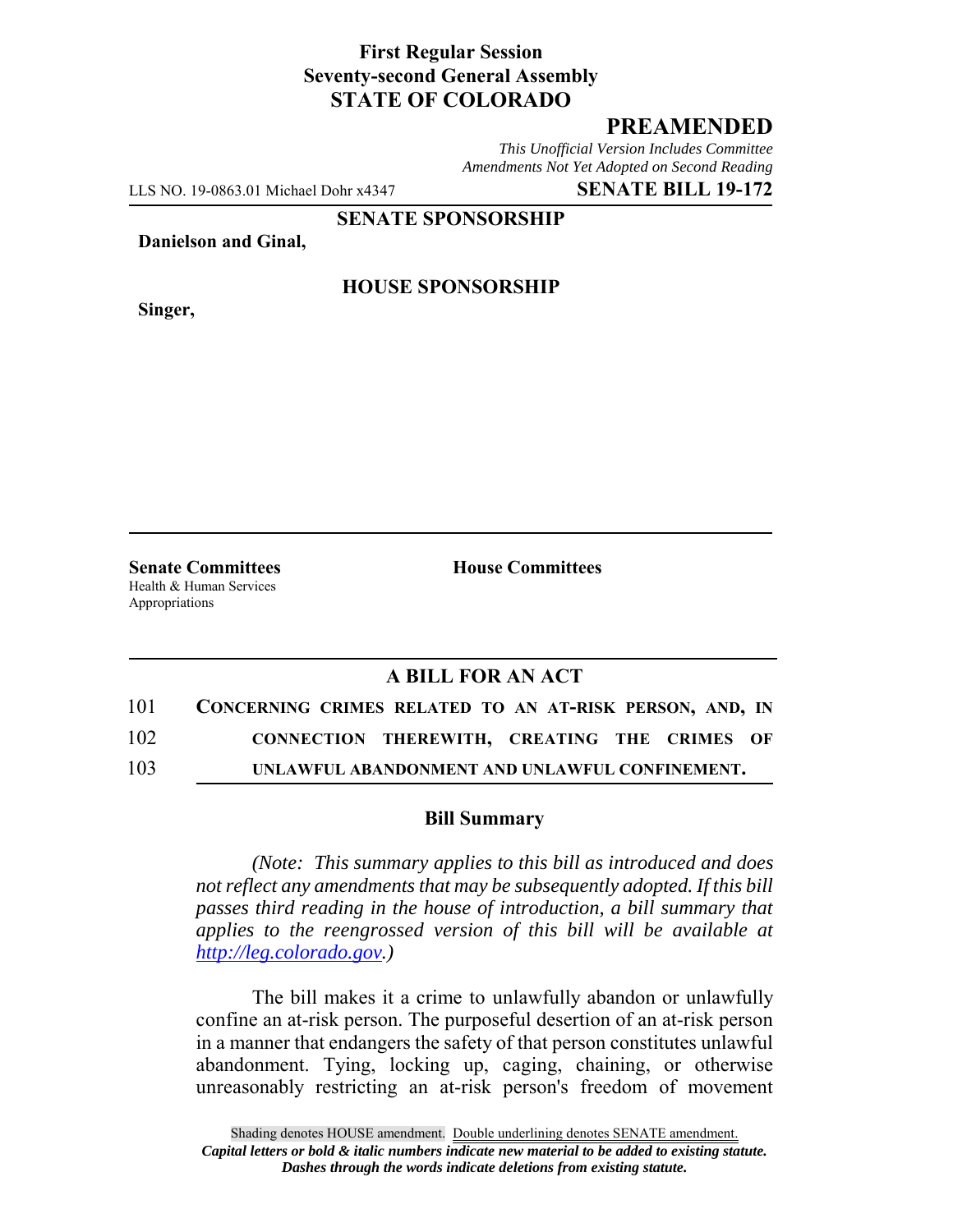constitutes unlawful confinement.

The bill reclassifies the at-risk adult crimes that are class 1 misdemeanors into class 6 felonies and makes unlawful abandonment and unlawful confinement class 6 felonies.

*Be it enacted by the General Assembly of the State of Colorado:*

- **SECTION 1. Legislative declaration.** The general assembly finds and declares that this act will protect at-risk adults from unlawful abandonment and unlawful confinement. The abuse and neglect of senior citizens, people with disabilities, and other at-risk adults is a problem that impacts communities all across Colorado. Abandonment and unlawful confinement have risen as two forms of abuse and neglect that prove difficult to prosecute, as they are currently undefined in Colorado statute. This act defines these crimes and therefore provides law enforcement the tools they need to prosecute individuals who commit these crimes, further protecting at-risk adults from abuse and neglect.
- **SECTION 2.** In Colorado Revised Statutes, 18-6.5-102, **add** (14) 13 as follows:
- **18-6.5-102. Definitions.** As used in this article 6.5, unless the context otherwise requires:
- (14) "UNLAWFUL ABANDONMENT" MEANS THE INTENTIONAL DESERTION OF AN AT-RISK PERSON IN A MANNER THAT ENDANGERS THE 18 SAFETY OF THAT PERSON.
- 
- **SECTION 3.** In Colorado Revised Statutes, 18-6.5-103, **amend** (6); and **add** (9) as follows:
- **18-6.5-103. Crimes against at-risk persons classifications.** (6) (a) Any person who knowingly commits caretaker neglect against an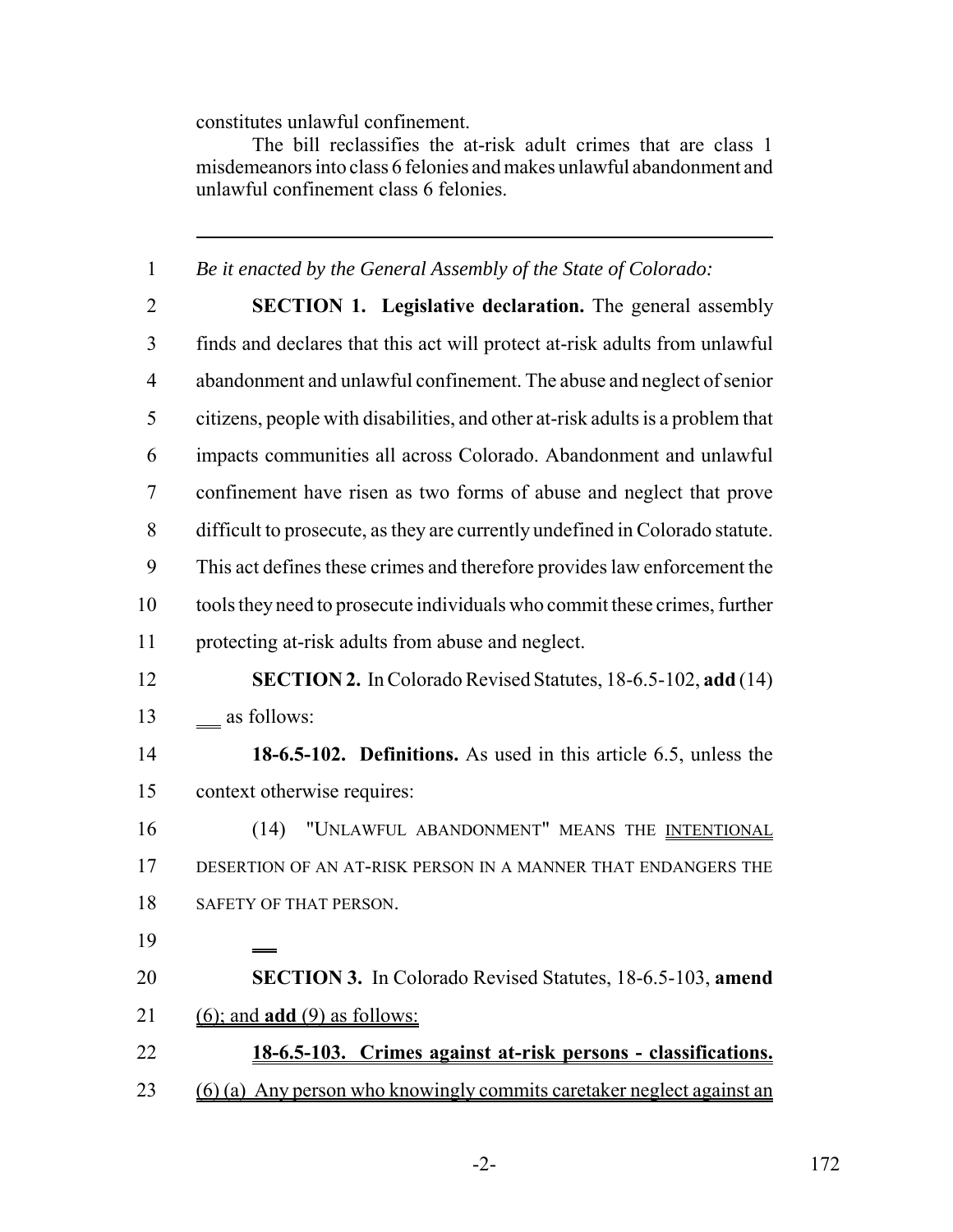| $\mathbf{1}$   | <u>at-risk person or knowingly acts in a manner likely to be injurious to the</u> |
|----------------|-----------------------------------------------------------------------------------|
| $\overline{2}$ | physical or mental welfare of an at-risk person commits a class 1                 |
| 3              | misdemeanor.                                                                      |
| $\overline{4}$ | (b) A PERSON WHO UNLAWFULLY ABANDONS AN AT-RISK PERSON                            |
| 5              | COMMITS A CLASS 1 MISDEMEANOR.                                                    |
| 6              | (9) (a) A PERSON COMMITS FALSE IMPRISONMENT OF AN AT-RISK                         |
| 7              | PERSON IF:                                                                        |
| 8              | (I) (A) THE PERSON CONFINES OR DETAINS AN AT-RISK PERSON IN                       |
| 9              | A LOCKED OR BARRICADED ROOM UNDER CIRCUMSTANCES THAT CAUSE                        |
| 10             | BODILY INJURY OR SERIOUS EMOTIONAL DISTRESS; AND                                  |
| 11             | (B)<br>SUCH CONFINEMENT OR DETENTION WAS PART OF A                                |
| 12             | CONTINUED PATTERN OF CRUEL PUNISHMENT OR UNREASONABLE                             |
| 13             | ISOLATION OR CONFINEMENT OF THE AT-RISK PERSON; OR                                |
| 14             | (II) THE PERSON CONFINES OR DETAINS AN AT-RISK PERSON AND                         |
| 15             | UNREASONABLY RESTRICTS THAT PERSON'S FREEDOM OF MOVEMENT BY                       |
| 16             | TYING, CAGING, CHAINING, OR OTHERWISE USING SIMILAR PHYSICAL                      |
| 17             | RESTRAINTS OR BY THREATENING OR INTIMIDATING THE AT-RISK PERSON.                  |
| 18             | FALSE IMPRISONMENT OF AN AT-RISK PERSON IS A CLASS 6<br>(b)                       |
| 19             | FELONY.                                                                           |
| 20             | <b>SECTION 4. Potential appropriation.</b> Pursuant to section                    |
| 21             | 2-2-703, C.R.S., any bill that results in a net increase in periods of            |
| 22             | imprisonment in state correctional facilities must include an appropriation       |
| 23             | of money that is sufficient to cover any increased capital construction, any      |
| 24             | operational costs, and increased parole costs that are the result of the bill     |
| 25             | for the department of corrections in each of the first five years following       |
| 26             | the effective date of the bill. Because this act may increase periods of          |
| 27             | imprisonment, this act may require a five-year appropriation.                     |